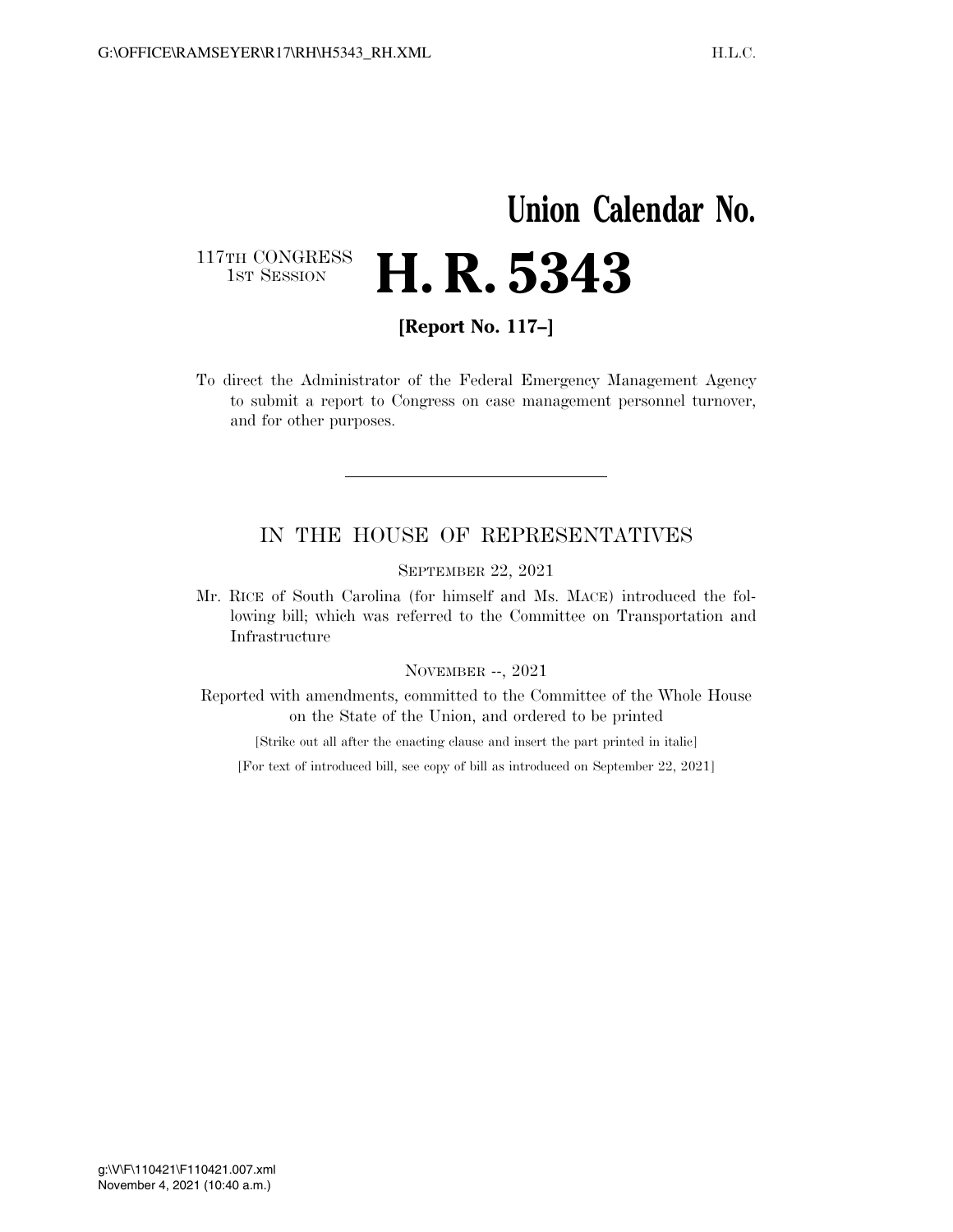## **A BILL**

To direct the Administrator of the Federal Emergency Management Agency to submit a report to Congress on case management personnel turnover, and for other purposes.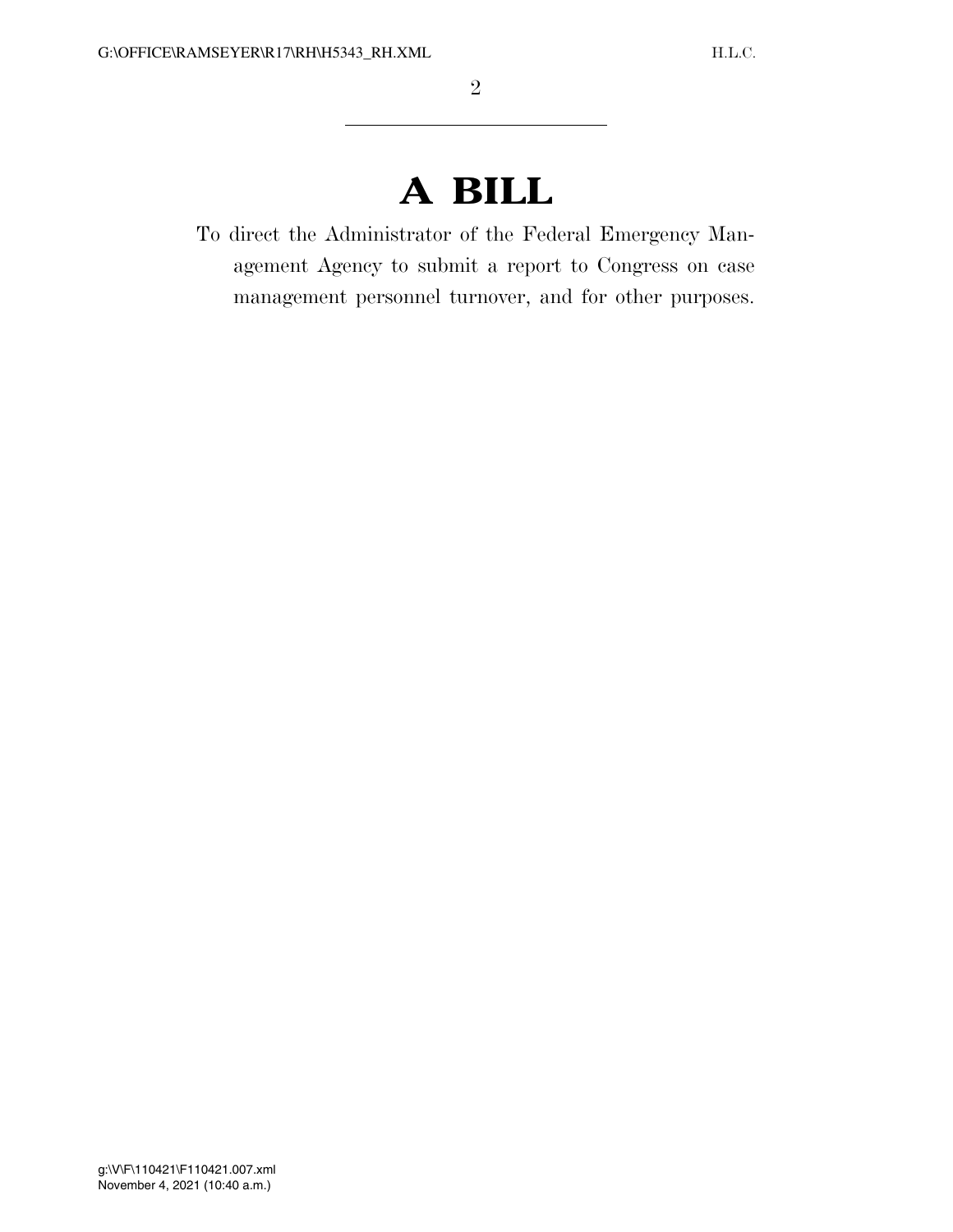*Be it enacted by the Senate and House of Representa- tives of the United States of America in Congress assembled, SECTION 1. SHORT TITLE. This Act may be cited as the ''FEMA Caseworker Ac- countability Act''. SEC. 2. REPORT ON STAFF TURNOVER. Not later than 90 days after the date of enactment of this Act, the Comptroller General of the United States shall submit to Congress a report containing— (1) the turnover rate for case management per- sonnel of the Federal Emergency Management Agen- cy; (2) the average and median length of employ- ment for the personnel described in paragraph (1); (3) the steps that the Agency is taking, or plans to take, to lower the rate of turnover for the personnel described in paragraph (1); (4) the number of personnel of the Agency that is detailed to work disaster recovery and then return to such personnel's full time assignment after a dis- aster, disaggregated by full-time, part-time, tem- porary, and contract personnel; and (5) the average time and median length of the rotations of personnel described in paragraph (4) and how often rotations and reassignment of personnel*